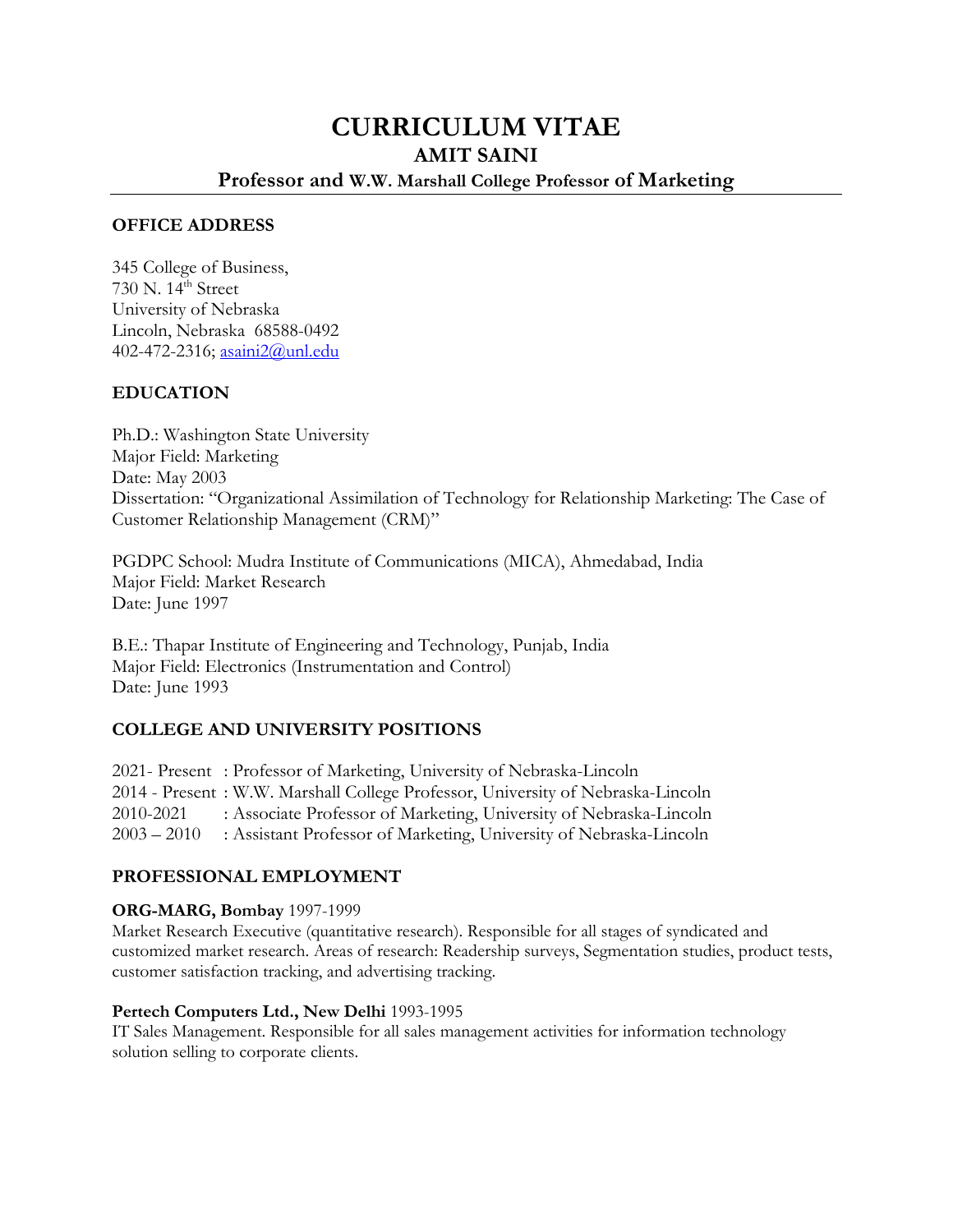# **HONORS AND AWARDS**

# **Research**

- Ø Finalist for 2018 *Journal of Marketing* Harold H. Maynard award.
- Ø *Department of Marketing, Research Award,* 2019-2020*;* 2016-2017; 2009-2010.
- Ø *CBA Best Paper Award*, University of Nebraska-Lincoln, College of Business Administration. (April 2011).
- Ø Finalist for 2010 *Journal of Marketing* Harold H. Maynard award.
- Ø *Harold and Esther Edgerton Junior Faculty Award* for 2006-2008 at UNL. (University wide award presented to an outstanding junior faculty member who has demonstrated creative research, extraordinary teaching abilities, and academic promise).
- Ø *UNL Layman Research Grant Awards* (2004-2005; 2008-2009).
- Ø *Best Paper Award*: Public Policy Track, *American Marketing Association* 2005 Summer Conference ("Customer Privacy Protection: An Ethical Orientation and Marketing Control Perspective" with Clinton Lanier).
- Ø *Maude Hammond Fling* Faculty Research Fellow at UNL (2003-2004).
- Ø *Dissertation Award*: Winner ISBM (Penn State) Doctoral Dissertation Competition, 2002 (Dissertation: "Organizational Assimilation of Technology for Relationship Marketing").
- Ø Named ISBM (Institute for the Study of Business Markets) Business Marketing Doctoral Fellow, 2002.
- Ø *AMA Sheth Foundation Doctoral Consortium Fellow*, Emory University, Atlanta, GA, 2002.

# **Teaching**

- Ø *Distinguished Teaching Award*, College of Business Administration, UNL: Winner 2007; Nominated 2008-2009; Nominated 2010-2011; Nominated 2011-2012.
- Ø *UNL Parents Association* "Certification of Recognition for Contributions to Students" 2015.
- Ø *UNL Parents Association* "Certification of Recognition for Contributions to Students" 2013.
- Ø *UNL Parents Association* "Certification of Recognition for Contributions to Students" 2007.
- Ø *Outstanding Graduate Student Teaching,* College of Business and Economics, Washington State University, 2001-2002.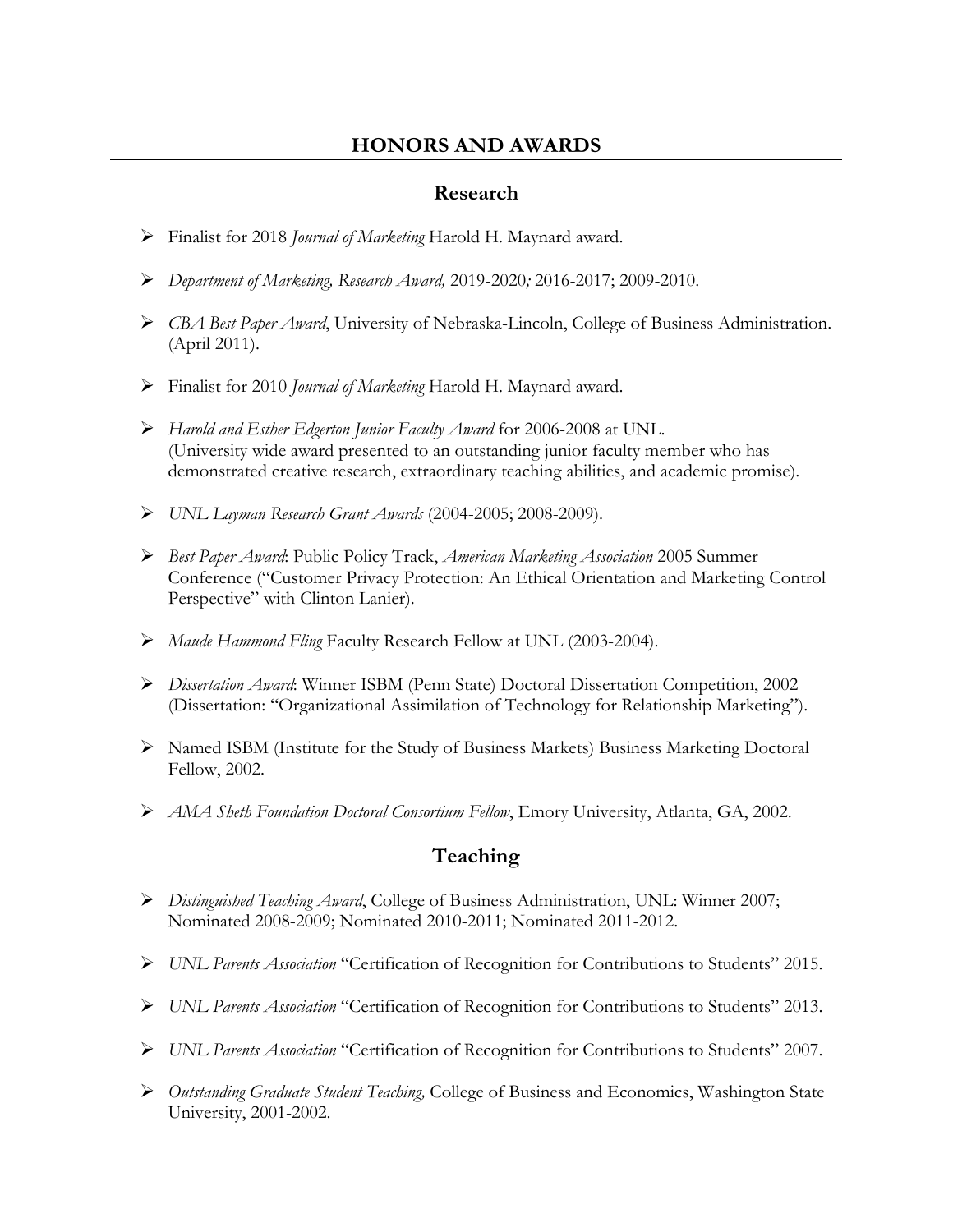# **RESEARCH PROGRAM**

**Research Areas**: Strategic Marketing Management – *Intra-organizational* issues (technology adoption; resources, capabilities, and orientation), *Inter-organizational* issues (MNC channels of distribution, B2B group purchasing GPOs, franchising), and *Marketing ethics* (B2B purchasing ethics; ethical climate, control, and risk taking; privacy).

**Research Impact**: Google scholar citations: 1546\*; h-index: 14; i10-index: 15 (\* Google Scholar, Jan 27, 2022: https://scholar.google.com/citations?user=N6-oEaYAAAAJ&hl=en)

# **Refereed Journal Articles**

Joseph Matthes, Amit Saini, Vivek Dubey (2021), "Performance Implications of Marketing Agreement, Cooperation, and Control in Franchising," *Journal of Marketing Theory and Practice,* 28 (3), 387-408.

Tim Reilly, Amit Saini and Jenifer Skiba (2020), "Ethical Purchasing Dissonance: Antecedents and Coping Behaviors," *Journal of Business Ethics,* 163 (3), 577-597.

Jenifer Skiba, Amit Saini, and Scott Friend (2019), "Sales Manager Cost Engagement: Antecedents and Performance Implications," *Journal of Personal Selling and Sales Management,* 39 (2), 123-137.

Rajdeep Grewal, Amit Saini, Alok Kumar, Robert F. Dwyer, and Robert Dahlstorm (2018), "Marketing Channel Management by Multinational Corporations in Foreign Markets," *Journal of Marketing,* 82 (4), 49-69. **Finalist for 2018 JM Harold H. Maynard award for best JM article.**

Jenifer Skiba, Amit Saini, and Scott Friend (2016), "The Effect of Managerial Cost Prioritization on Sales Force Turnover," *Journal of Business Research*, 69 (12), 5917-5924.

Michael T. Krush, Ravipreet Sohi, and Amit Saini (2015), "Dispersion of Marketing Capabilities: Impact on Marketing's Influence and Business Unit Outcomes," *Journal of the Academy of Marketing Science,* 43 (1), 32-51.

Rajdeep Grewal, Alok Kumar, Girish Mallapragada, and Amit Saini (2013), "Marketing Channels in Foreign Markets: Control Mechanisms and the Moderating Role of Multinational Corporation Headquarters-Subsidiary Relationship," *Journal of Marketing Research,* 50 (3), 378-398. The authors contributed equally and are listed alphabetically.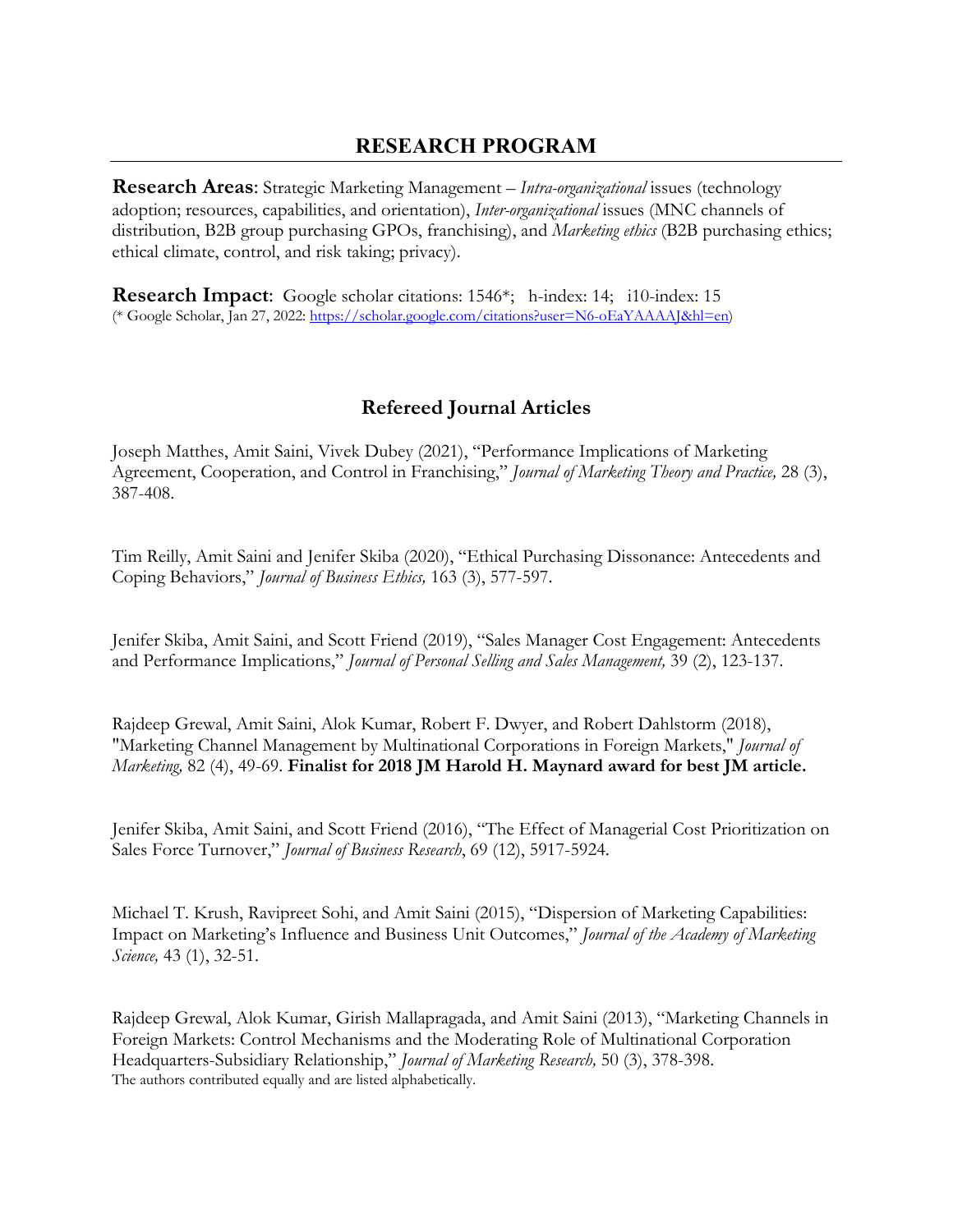Jean L. Johnson, Kelly Martin, and Amit Saini (2012), "Neglected Determinants of Market Orientation: The Role of the Firm's Strategic Culture," *Industrial Marketing Management*, 41 (4), 715- 724.

Jean L. Johnson, Kelly Martin, and Amit Saini (2011), "Strategic Culture and Contextual Factors as Determinants of Organization Level Anomie: Implications and Outcomes for Publicly-Traded and Privately-Held Firms," *Business Ethics Quarterly,* 21 (3), 473-502.

Rajdeep Grewal, Anindita Chakravarty, and Amit Saini (2010), "Governance Mechanisms and the Making of Business-to-Business Electronic Markets," *Journal of Marketing,* 74 (4), 45-62. The authors contributed equally and are listed in random order. **Finalist for 2010 JM Harold H. Maynard award for the best JM article.** 

Amit Saini (2010), "Purchasing Ethics and Inter-organizational Buyer-Supplier Relational Determinants: A Conceptual Framework," *Journal of Business Ethics*, 95 (3), 439-455.

Amit Saini**,** Rajdeep Grewal, and Jean L. Johnson (2010), "Putting Market-Facing Technology to Work: Organizational Drivers of CRM Performance." *Marketing Letters,* 21 (4), 365-383.

Amit Saini and Kelly Martin (2009), "Strategic Risk-Taking Propensity: The Role of Ethical Climate and Marketing Output Control." *Journal of Business Ethics,* 90 (4), 593-606.

Amit Saini, Mike Krush, and Jean L. Johnson (2008), "Anomie and the Marketing Function: The Role of Control Mechanisms," *Journal of Business Ethics,* 83 (4), 845-862.

Clinton Lanier and Amit Saini (2008), "Understanding Consumer Privacy: A Review and New Directions," *Academy of Marketing Science Review,* Volume 10, 2008.

Amit Saini and Jean L. Johnson (2005), "Organizational Capabilities in E-Commerce: An Empirical Investigation of E-Brokerage Service Providers," *Journal of the Academy of Marketing Science,* 33(3), 360- 375.

Jean L. Johnson, Puiwan Ruby Lee, Amit Saini, and Bianca Grohmann (2003), "Market Focused Strategic Flexibility: Conceptual Advances and an Integrative Model," *Journal of the Academy of Marketing Science*, 31 (1), 74-89.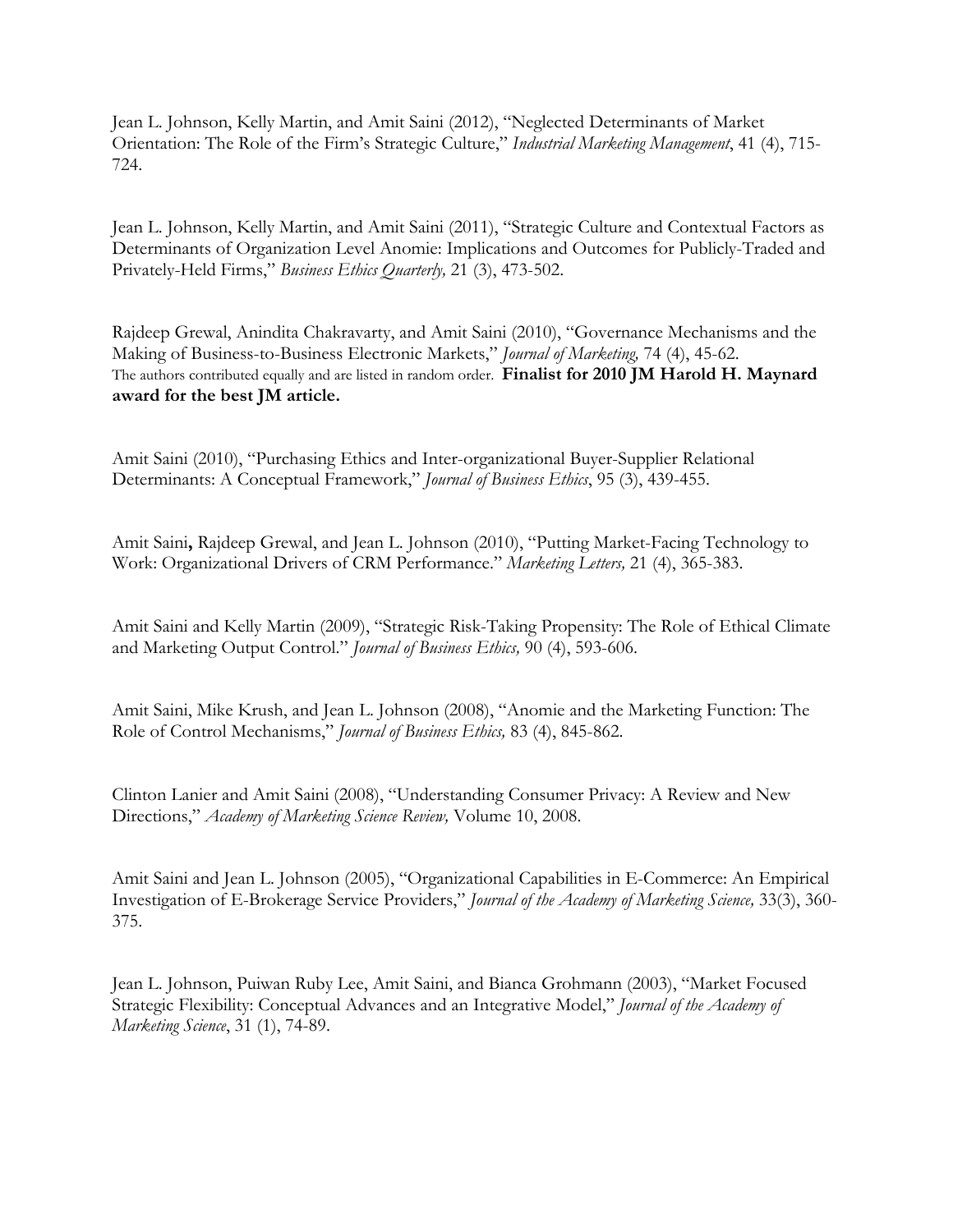## **Book Chapters**

Martin, Kelly D., Jean L. Johnson, and Amit Saini (2019), "Organizational Improvisation, Market Orientation, and Performance Implications in Varying Industry Conditions," in *Future-Focused Strategic Marketing*, Babu John Mariadoss and Raj Echambadi, editors. New York: Nova Science.

# **Research Grants and Contracts**

UNL Layman Grant (2008), \$10,000

UNL Layman Grant (2005), \$10,000

\$6,700 competitive research grant (# 4-1133) awarded by the Marketing Science Institute (MSI) for the project "*A Capabilities View of Strategy Implementation for the Internet.*"

\$7,268 research grant (#4-1204) awarded by the Marketing Science Institute (MSI) for dissertation research titled "Organizational Assimilation of Technology for Relationship Marketing: The Case of Customer Relationship Management (CRM) in Business Marketing."

\$2000 Ethics Curriculum Development Grant, College of Business Administration, UNL

# **Contributions to the Ph.D. Program**

*Dissertations Chaired*: (1) Joseph Matthes, 2014 (Placement: *Marquette University*) (2) Jenifer Skiba, 2016 (Placement: *Missouri State University*)

*Program/Dissertations Committee Member*: 18 Committees

*Ph.D. Seminar*: MRKT 940 Seminar in Marketing Management (2010-current)

# **Conference Proceedings**

Kumar, A., Shi, H., Skiba, J., Saini, A. (2018). *Buyer Groups in Industrial Markets*. Boston, MA: Institute for the Study of Business Markets Academic Conference.

Saini, A., Matthes, J. (2017). *Agree to Disagree: Role of Values Alignment in Franchising Relationships*. Chennai, India: 11th Great Lakes NASMEI (North American Society of Marketing Educators).

Saini, A. (2016). *Does Cost Mindfulness of Sales Managers Hurt or Help Sales Team Morale?*. 10th Great Lakes NASMEI Marketing Conference.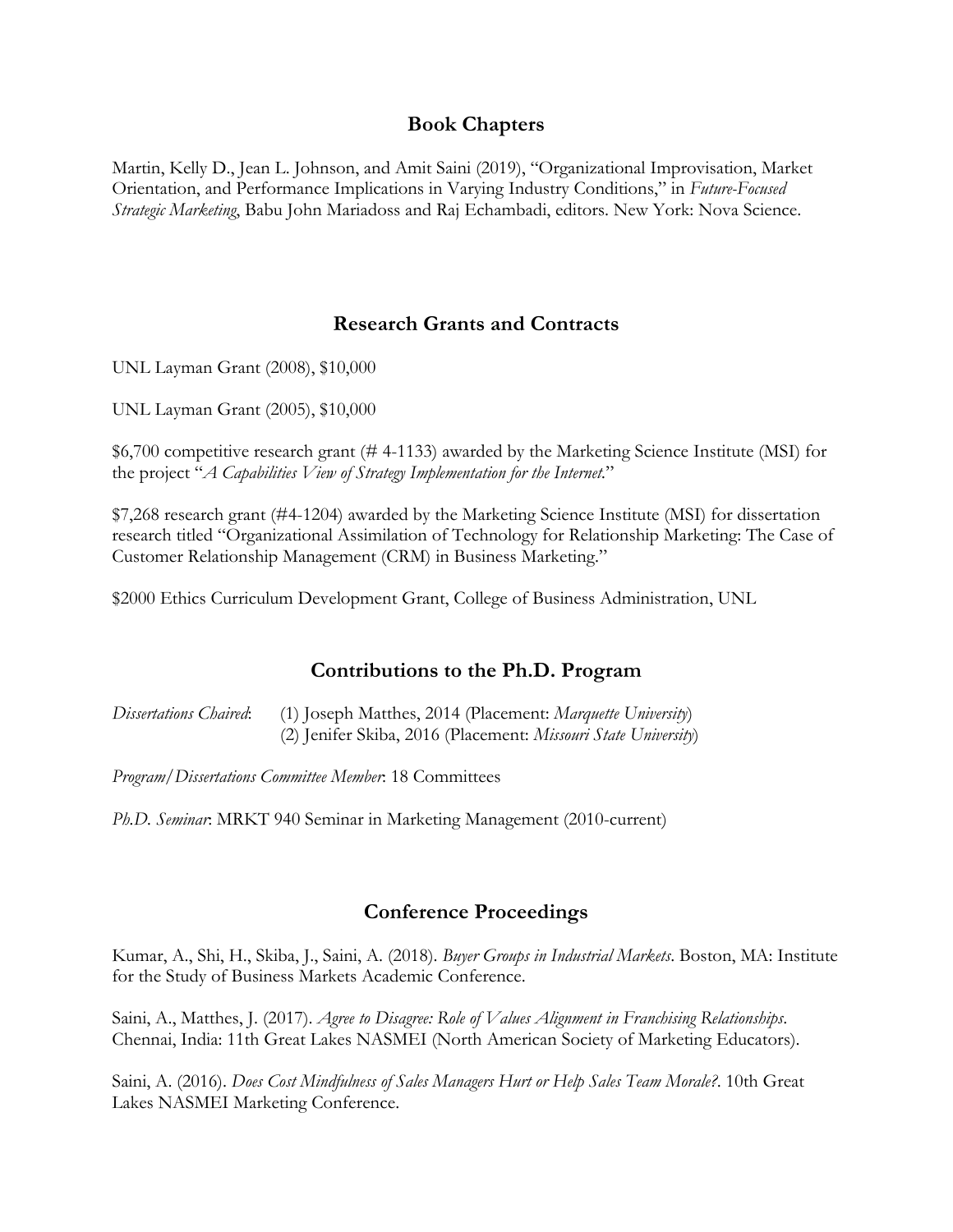Saini, A., Matthes, J. M. (2015). *A Conceptualization*  $\mathcal{Q}^*$  *Empirical Examination of the Effects of Marketing Alignment on Franchising Relationships*. 2015 AMA Winter Educators' Conference.

Saini, A. (2014). *Purchasing Manager Responses to Unethical B2B Marketing Practices*. Chennai: 8th Great Lakes NASMEI Marketing Conference.

Saini, A. (2013). *Sales Responses to Unethical Purchasing Practices in Business-to-Business Relationships: A Conceptual Framework*. Chicago, IL: 20th Annual Vincentian Business Ethics Conference, DePaul University.

Matthes, J., Saini, A. (2013). *Strategic Drivers of Mobile Application Performance*. AMA Summer Educators' Conference.

Johnson, J., Saini, A. (2012). *A Stratified Examination of the Drivers and Outcomes of Marketing Cross-Pollination*. Chicago, IL: AMA Summer Educators' Conference.

Matthes, J., Saini, A. (2012). *The Role of Franchisee Marketing Commitment on Promotion Execution and Performance*. Chicago, IL: AMA Summer Marketing Educators' Conference.

Sohi, R. S., Krush, M., Saini, A. (2012). *A Study of Perceptual Alignment & Asymmetry On Buyer-Seller Relationship Outcomes*. AMA Winter Educators' Conference.

Mikeska, J., Saini, A. (2012). *Is Believing in the Product Necessary? A Conceptual Model for Frontline Employee Buy-In*. AMA Winter Educators' Conference.

Grewal, R., Kumar, A., Saini, A. (2011). *Performance Implications of Channel Control Mechanisms in Multinational Contexts: The Influence of Internal and External Stakeholders* (vol. 21). AMA Winter Educators' Conference, Austin TX, Special Session 2011.

Saini, A. (2010). *Can I Trust them with my Retirement Savings?: Ethics and Trust Issues in the Marketing of Financial Planning Services*. Chicago, IL: 17th Annual Vincentian Business Ethics Conference, DePaul University.

Grewal, R., Chakravarty, A., Saini, A. (2009). *Making Business-to-Business Electronic Markets*. AMA Winter Educators' Conference, Special Session.

Saini, A. (2008). *Inter-organizational Determinants of Unethical Decisions by Industrial Purchasers*. New York, NY: 15th Annual Vincentian Business Ethics Conference.

Saini, A. (2005). *CRM Technology and Organizational Adaptation: An Empirical Investigation*. Milan: European Marketing Academy Conference.

Saini, A., Lanier, C. (2005). *Customer Privacy Protection: An Ethical Orientation and Marketing Control Perspective*. AMA Summer Educators' Conference (**Winner Best Paper Award– Public Policy Track**).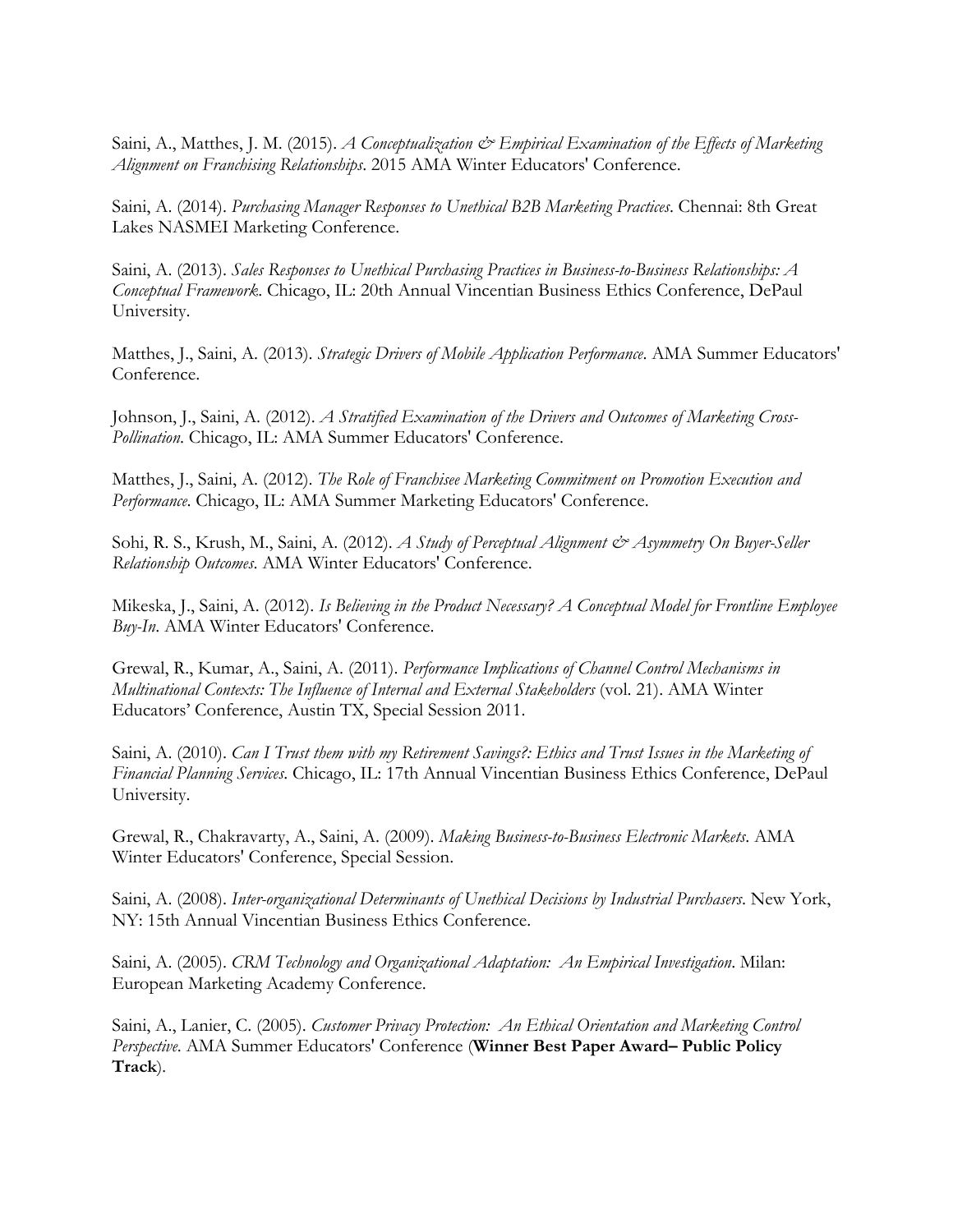# **Conference Presentations**

Kumar, A. (Presenter & Author), Shi, H. (Presenter & Author), Skiba, J. (Author Only), Saini, A. (Author Only), Institute for the Study of Business Markets Academic Conference, "Buyer Groups in Industrial Markets," ISBM, Boston, MA. (August 2018).

Saini, A. (Presenter & Author), Matthes, J., 11th Great Lakes NASMEI (North American Society of Marketing Educators), "Agree to Disagree: Role of Values Alignment in Franchising Relationships," Chennai, India. (December 2017).

Saini, A. (Presenter & Author), 10th Great Lakes NASMEI Marketing Conference, "Does Cost Mindfulness of Sales Managers Hurt or Help Sales Team Morale?," North American Society for Marketing Education in India, Chennai, India. (December 2016).

Matthes, J. M. (Presenter & Author), Saini, A. (Author Only), 2015 AMA Winter Educators' Conference, "A Conceptualization & Empirical Examination of th Effects of Marketing Alignment on Franchising Relationships," American Marketing Association, San Antonio, TX. (February 2015).

Saini, A. (Presenter & Author), 8th Great Lakes NASMEI Marketing Conference, "Purchasing Manager Responses to Unethical B2B Marketing Practices," North American Society for Marketing Education in India, Chennai, India. (December 28, 2014).

Saini, A., Executive Education Power Lunch, "Growing into New Markets: Using Market Based Strategies," University of Nebraska-Lincoln, College of Business Administration, Lincoln, NE. (February 19, 2014).

Saini, A. (Presenter & Author), 20th Annual Vincentian Business Ethics Conference, "Sales Responses to Unethical Purchasing Practices in Business-to-Business Relationships: A Conceptual Framework," DePaul University, Chicago, IL. (October 2013).

Matthes, J. (Presenter & Author), Saini, A. (Author Only), AMA Summer Educators' Conference, "Strategic Drivers of Mobile Application Performance," AMA, Boston, MA. (August 2013).

Johnson, J. (Presenter & Author), Saini, A. (Author Only), AMA Summer Educators' Conference, "A Stratified Examination of the Drivers and Outcomes of Marketing Cross-Pollination," AMA, Chicago IL. (August 2012).

Matthes, J. (Presenter & Author), Saini, A. (Author Only), AMA Summer Educators' Conference, "The Role of Franchisee Marketing Commitment on Promotion Execution and Performance," AMA, Chicago IL. (August 2012).

Sohi, R. S. (Presenter & Author), Krush, M. (Author Only), Saini, A. (Author Only), AMA Winter Educators' Conference, "A Study of Perceptual Alignment & Asymmetry on Buyer-Seller Relationship Outcomes," AMA, St. Petersburg, FL. (February 2012).

Mikeska, J. (Presenter & Author), Saini, A. (Author Only), Winter Educators' Conference, "Is Believing in the Product Necessary?: A Conceptual Model for Frontline-Employee Buy-in," American Marketing Association. (February 2012).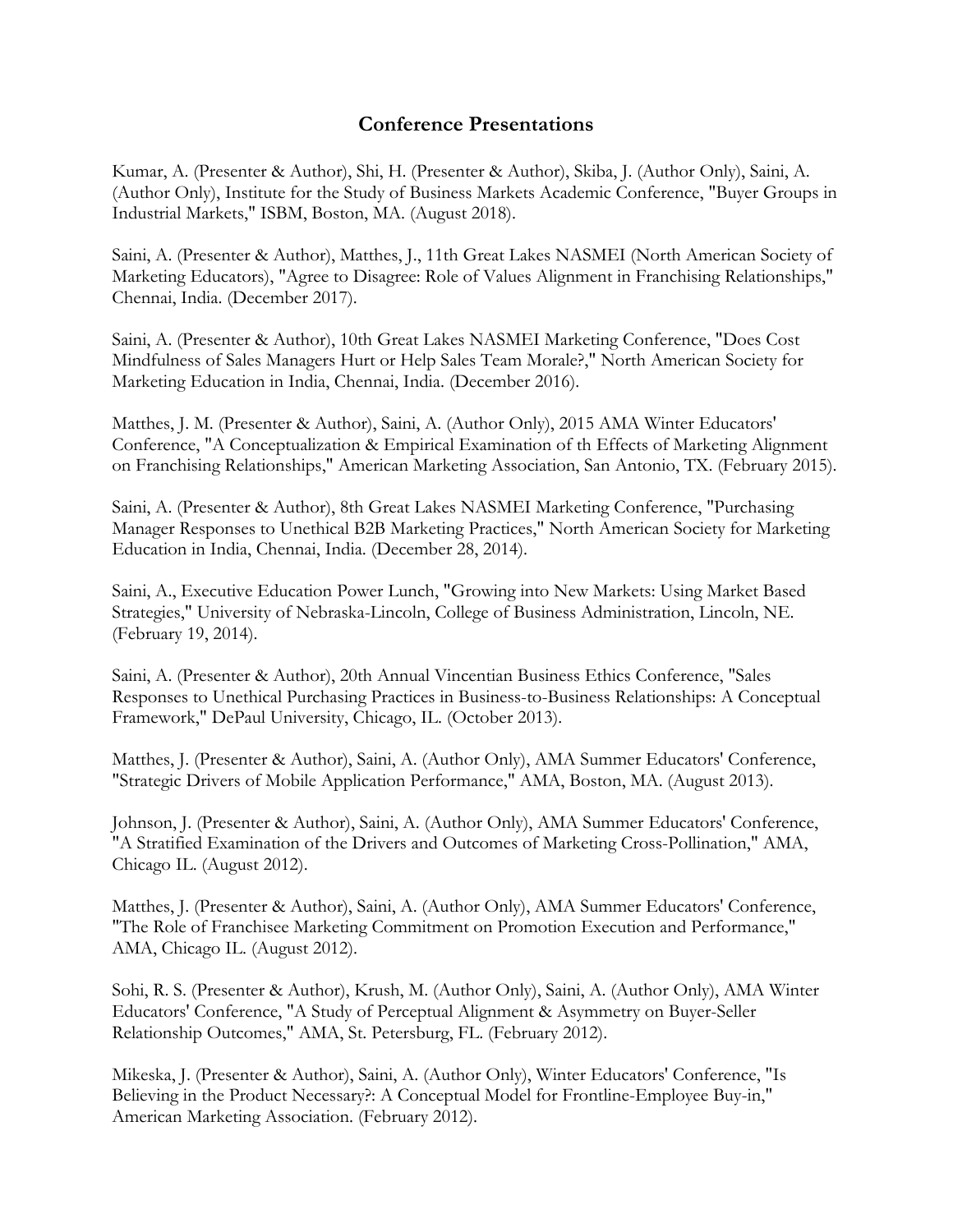Grewal, R. (Presenter & Author), Kumar, A. (Author Only), Saini, A. (Author Only), AMA Winter Educators' Conference, "Performance Implications of Channel Control Mechanisms in Multinational Contexts: The Influence of Internal and External Stakeholders," AMA, Austin, TX. (February 2011).

Saini, A. (Presenter & Author), 17th Annual Vincentian Business Ethics Conference, "Can I Trust them with my Retirement Savings?:Ethics and Trust Issues in the Marketing of Financial Planning Services," DePaul University, Chicago, IL. (October 2010).

Grewal, R. (Presenter & Author), Chakravarty, A. (Author Only), Saini, A. (Author Only), AMA Winter Educators' Conference, "Making Business to Business Electronic Markets." (February 2009).

Saini, A. (Presenter & Author), 15th Annual Vincentian Business Ethics Conference, "Interorganizational Determinants of Unethical Decisions by Industrial Purchasers," St. John's University's, New York, NY. (October 2008).

Saini, A., Lanier, C., AMA Summer Educators' Conference, "Customer Privacy Protection: An Ethical Orientation and Marketing Control Perspective," AMA, San Francisco, CA. (2005).

Saini, A., Johnson, J. L., EMAC (European Marketing Academy Conference), "CRM Technology and Organizational Adaptation: An Empirical Investigation," EMAC, Milan, Italy. (2005).

Saini, A., Johnson, J. L., AMA Summer Educators' Conference, "Leveraging Implementation Capabilities in E-Business Ventures," AMA, Chicago, IL. (2003).

Saini, A., Johnson, J. L., AMA Summer Educators' Conference, "Casting a Strategic Net: The Influence of Strategy Type on Performance in E- Commerce," AMA, San Diego, CA. (2002).

Saini, A., Johnson, J. L., Grewal, R., AMA Winter Educators' Conference, "Performance in E-Commerce: The Role of Responsive and Proactive Market Orientations," AMA, Austin, Texas. (2002).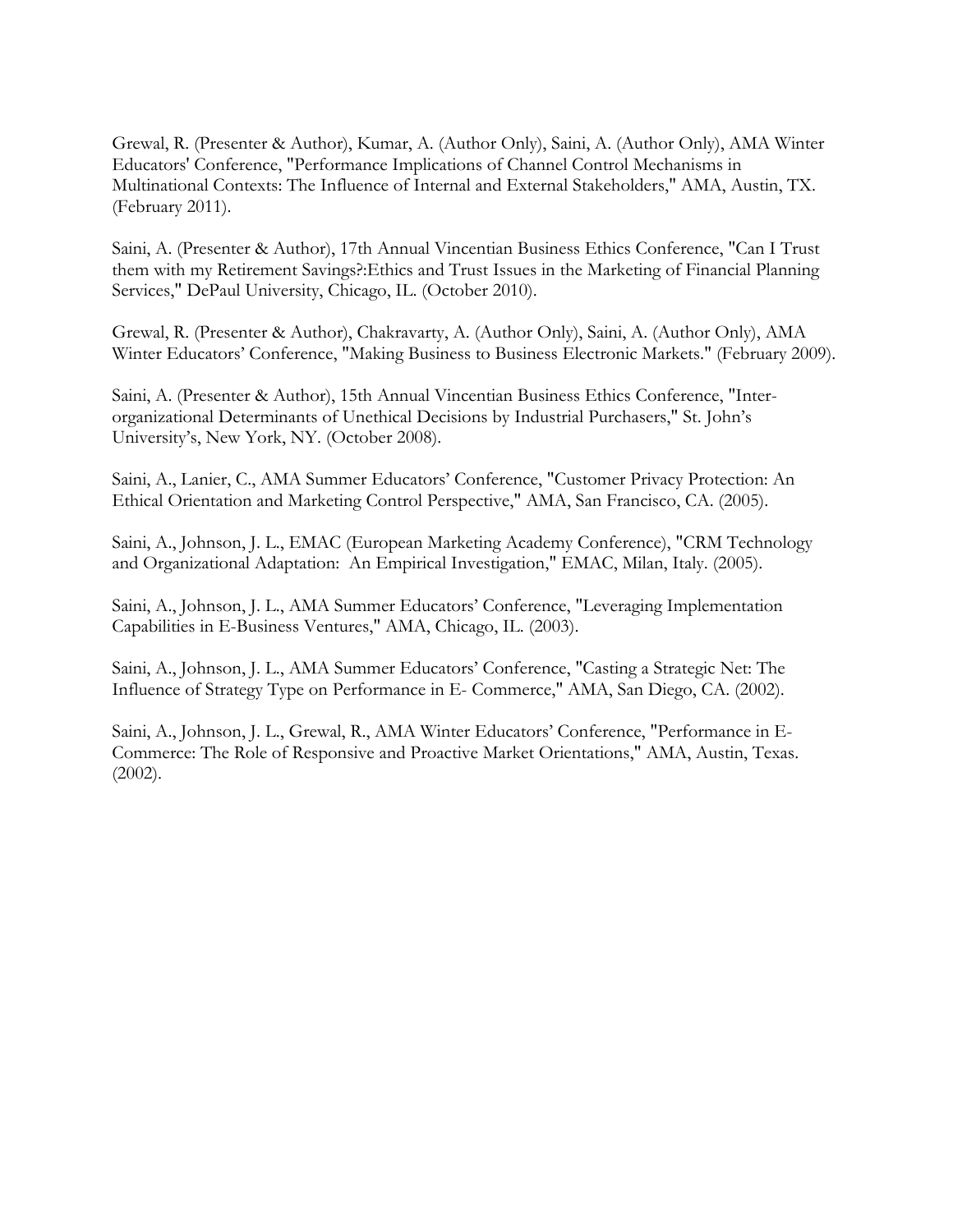## **SERVICE CONTRIBUTIONS AT UNL**

## **Service to the Department of Marketing**

**Ph.D. Coordinator**, **Marketing Graduate Committee** (September 2017 - Present)

Committee **Chair, Faculty Search** Committee, (January 2022 - current).

Committee Member, **Marketing Graduate Committee** (September 2017 - Present)

Committee Member, **Evaluation Advisory Committee** (September 2020 - May 2021)

Committee **Chair, Faculty Search** Committee, Open Rank (July 2019 - September 2019).

Committee Member, **Evaluation Advisory Committee** (September 2019 - May 2020)

Committee Member, **Evaluation Advisory Committee** (September 2018 - May 2019)

Committee Member, **Faculty Search** Committee, Open Rank (July 2018 - September 2018).

Committee Member, **Faculty Search** Committee, Department of Marketing Chair (September 2017 - December 2017).

Committee Member, **Faculty Search** Committee, Department of Marketing Chair (July 2016 - May 2017).

Committee Member, **Evaluation Advisory Committee** (September 2017 - May 2018)

Committee Member, **Faculty Search** Committee, Assistant or Associate Professor (July 2016 - November 2016).

Committee Member, **Faculty Search** Committee, Associate or senior Assistant Professor (July 2016 - November 2016).

Committee **Chair, Faculty Search** Committee, Assistant or Associate Professor (Two Positions). (June 2015 - September 2015).

Committee **Chair, Faculty Search** Committee, Assistant, Associate or Full Professor (June 2015 - September 2015).

Committee **Chair, Faculty Search** Committee, Assistant Professor (June 2015 - August 2015).

Committee Member, **Evaluation Advisory Committee** (September 2014 - May 2015).

Committee **Chair, Faculty Search** Committee, Hays Chair in Marketing (July 2014 - May 2015).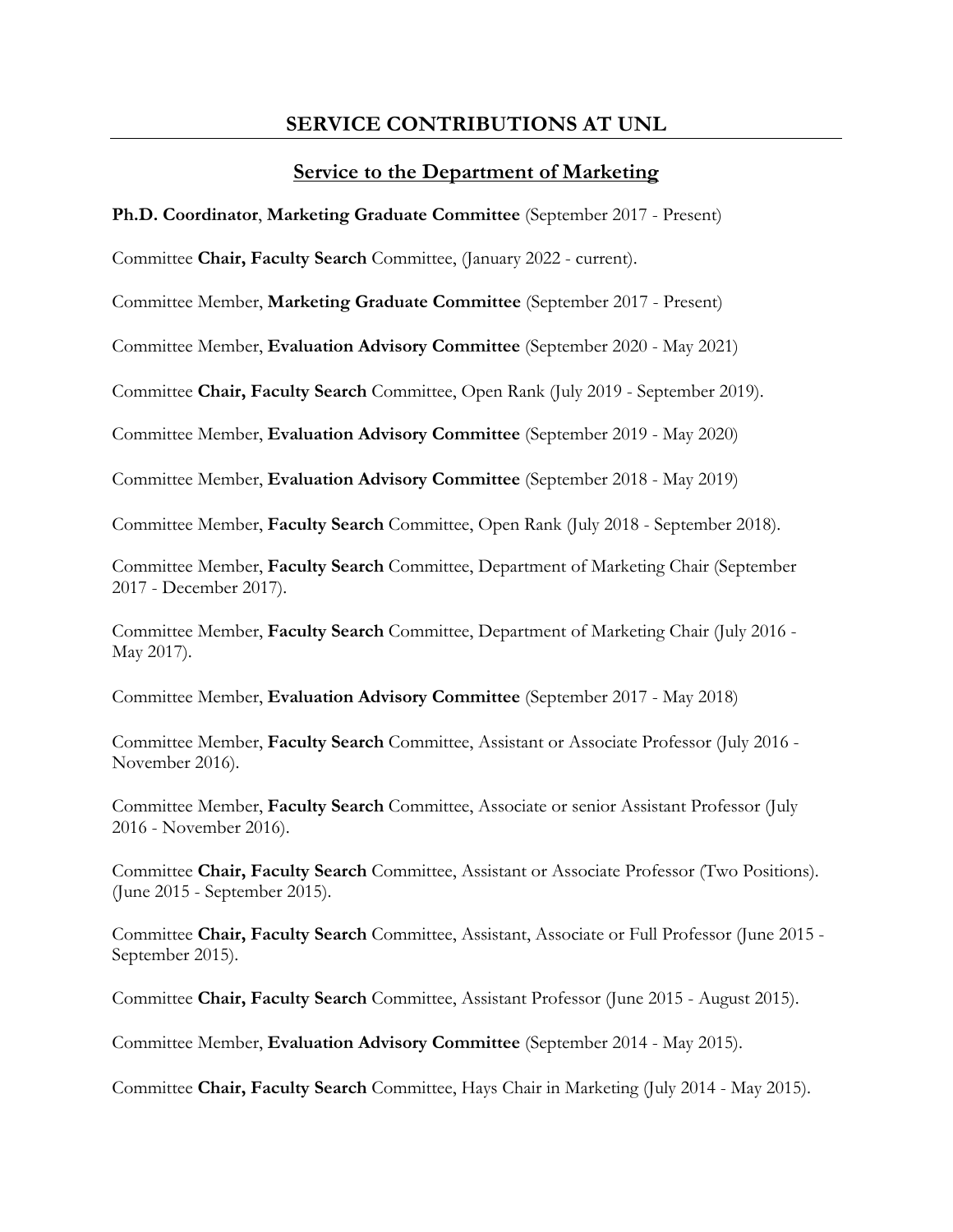Committee Member, **Evaluation Advisory Committee** (August 2013 - May 2014).

Committee Member, **Faculty Search** Committee, Sales Center Director. (March 2013 - April 2014).

Committee Member, **Faculty Search** Committee - Department Chair (January 2012 - April 2012).

Committee **Chair, Faculty Search** Committee - Assistant or Associate Professor (July 2012 - October 2012).

Committee **Chair, Faculty Search** Committee - Assistant or Associate Professor (July 2011 - November 2011).

Committee Member, **Evaluation Advisory Committee** (September 2012 - May 2013).

Committee Member, Department **Ph.D. Program/Graduate Committee** (2012 – 2015).

Committee Member, **Marketing Graduate Committee** (September 2011 - May 2012)

Faculty Advisor – **AMA Marketing Club**, Student Chapter (2011-2012)

Committee Member, **Faculty Search** Committee - Assistant Professor Marketing (May 2009 - December 2009).

Committee Member, **Faculty Search** Committee for Professor of Marketing/Gold Professorship  $(2005 - 2006)$ .

Committee Member - Department **Journal List Evaluation** Committee (2011)

Committee Member - Department **Journal List Evaluation** Committee (2004)

Reader, **Second Year Ph.D. Paper** Review (May 2018)

Reader, **First Year Ph.D. Paper** Review (May 2017)

Reader, **First Year Ph.D. Paper** Review (May 2016)

Reader, **Ph.D. Comprehensive Exam** Review (May 2015)

Member - **Ph.D. Comprehensive Exam** Committee (2003)

**Chair – 2nd Year Ph.D. Paper** Committee for Jen Skiba (2013-2014)

**Chair – 2nd Year Ph.D. Paper** Committee for Joe Matthes (2011-2012)

**Chair – 2nd Year Ph.D. Paper** Committee for Tim Reilly (2009-2010)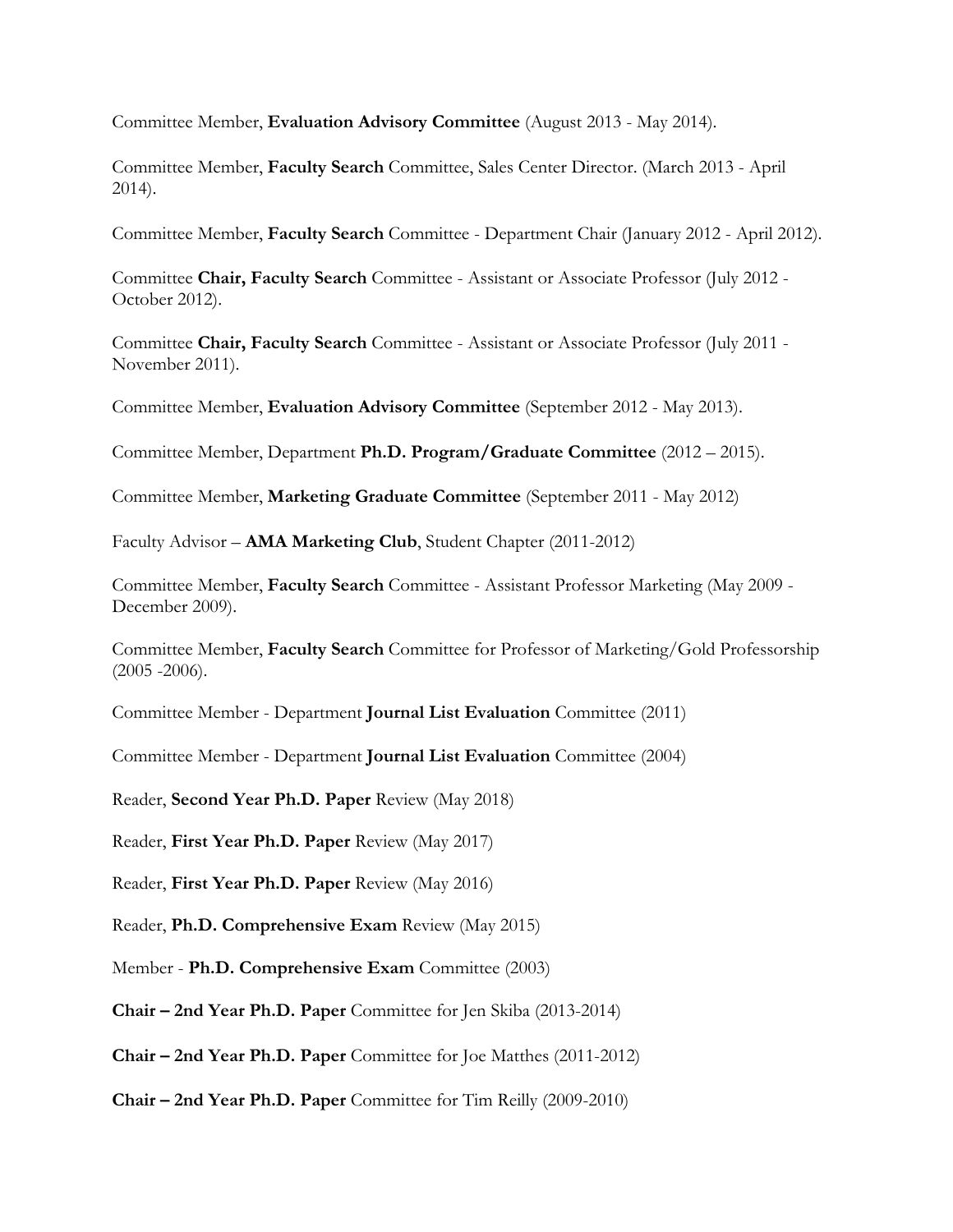Reader, **Second Year Ph.D. Paper** Review (2009)

1st year **Ph.D. Paper** supervisor – YaoWei Hao (2008)

Member – **2nd Year Ph.D. Paper** Committee for Daniel Shen (2005)

#### **College of Business (CoB) Service**

Committee Member, Research and Discovery Group, **Dean's Strategic Planning Committee** (April 2021 - July 2021).

Committee Member, **Promotion and Tenure Committee** (August 2020 - May 2023).

Committee Member, **Research and Professorship Review Committee** (August 2020 - May 2021).

Committee Member, **General Committee** (August 2018 - May 2020).

Committee Member, **MBA Committee** (2017 - 2018).

Committee Member, **Dean's Strategic Planning Task Force** (January 2018 - May 2018).

Committee Member, **Dean's Strategic Planning Task Force – Research** (2011).

Committee Member, **MBA/Masters Committee** (September 2011 - 2016).

Committee Member, **PhD/Research Policy** (September 2011 - May 2015).

Committee Member, **Associate Dean Search** Committee (December 2013 - December 2014).

Member - **General Committee** (Untenured Rep) CBA (2006-2008; Re-elected 2009).

Committee Member, **MBA Associate Director Search** Committee (January 2014 - May 2014).

Committee Member, **MBA Program Development** (2011-2012).

Committee Member, **MBA Director Search** Committee (December 2011 - December 2012).

Committee Member, **Scholarships, Honors, and Awards** Committee (August 2006 - May 2010).

Committee Chair, **Scholarships, Honors, and Awards** Committee (August 2005 - May 2006).

Committee Member, **Scholarships, Honors, and Awards** Committee (August 2004 - May 2005).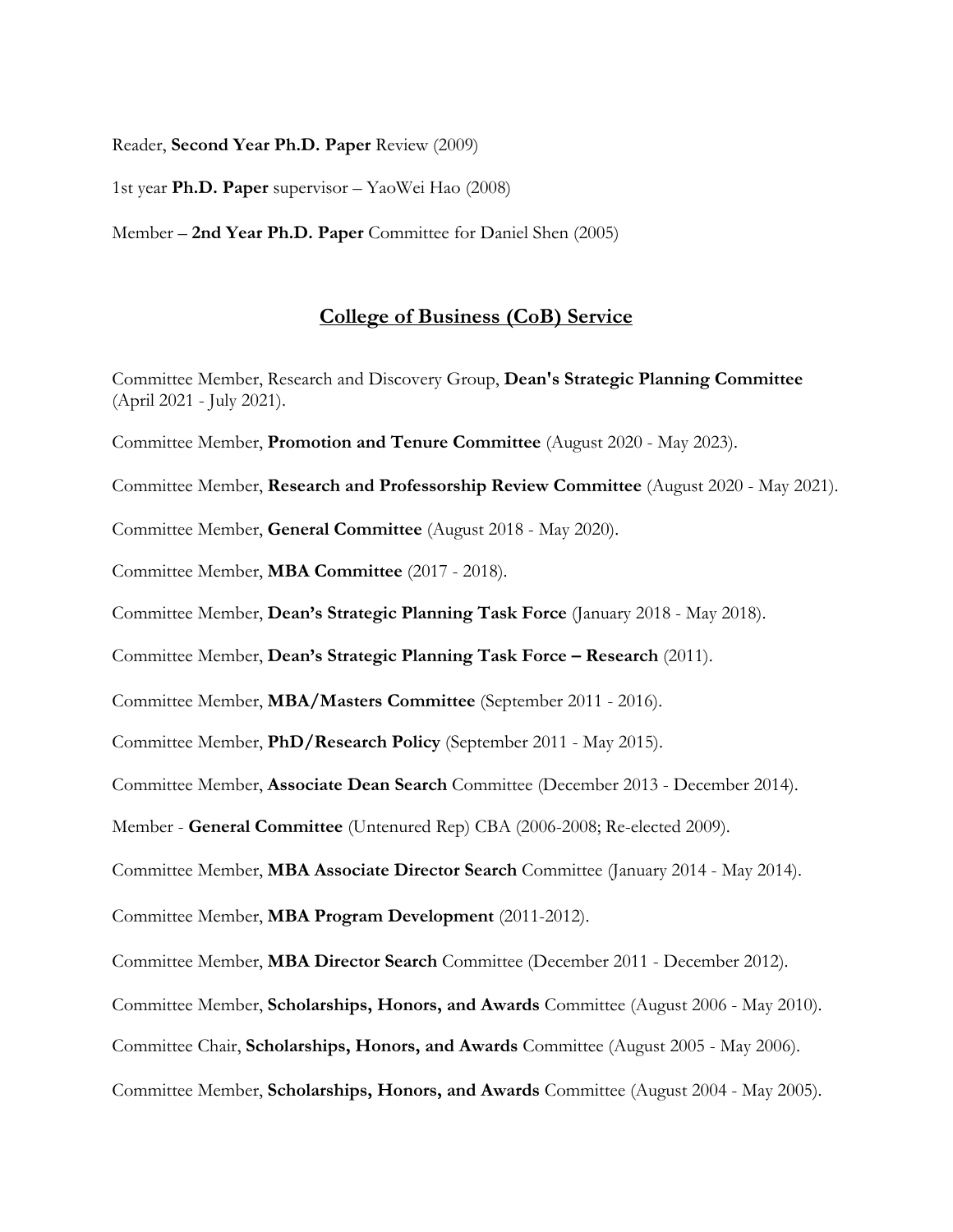## **University Service**

Committee Member, **Raikes School Professor of Practice Search** Committee (January 2017 - August 2017).

Reviewer, **Harold and Esther Edgerton Junior Faculty Award** (2017).

Reviewer, Grant Proposal, **Layman Award Proposal** (November 2013 – December 2013).

Reviewer, Grant Proposal, **Layman Award Proposal** (2009).

Reviewer, Grant Proposal, **Layman Award Proposal** (2006).

Committee Member, **Marshall Corps** (2006 - 2009).

## **PROFESSIONAL SERVICE CONTRIBUTIONS**

## **American Marketing Association (AMA)**

**Chairperson**, AMA **Marketing Strategy Special Interest Group** (SIG) (2014-2017).

**Vice-Chair**, AMA **Marketing Strategy Special Interest Group** (SIG) (2011-2014).

**Conference Program Chair**, Co-chair of B2B Marketing Track at Winter AMA, 2014 AMA Winter Educators' Conference, Orlando, FL (February 2014).

**Conference Program Chair**, Co-chair of Marketing Theory Track at Winter AMA Educators' Conference, Las Vegas, NV (February 2013).

**Panel Organizer** & Participant for junior faculty, Mittelstadt Symposium, Lincoln, NE (2009).

**Discussant** –AMA Winter Marketing Educator's Conference, Austin TX (2008).

**Session Chair**, AMA Winter Educators' Conference, Austin TX (2008).

**Session Chair**, AMA Winter Marketing Educator's Conference, St. Petersburg, FL (2006).

Participant **Panel Discussion**, Marketing Science Institute (MSI) conference on "Integrating Customer Insights into Company Actions" (2004).

Participant **Panel Discussion**, Marketing Science Institute (MSI) conference on "Customer Management" (2004).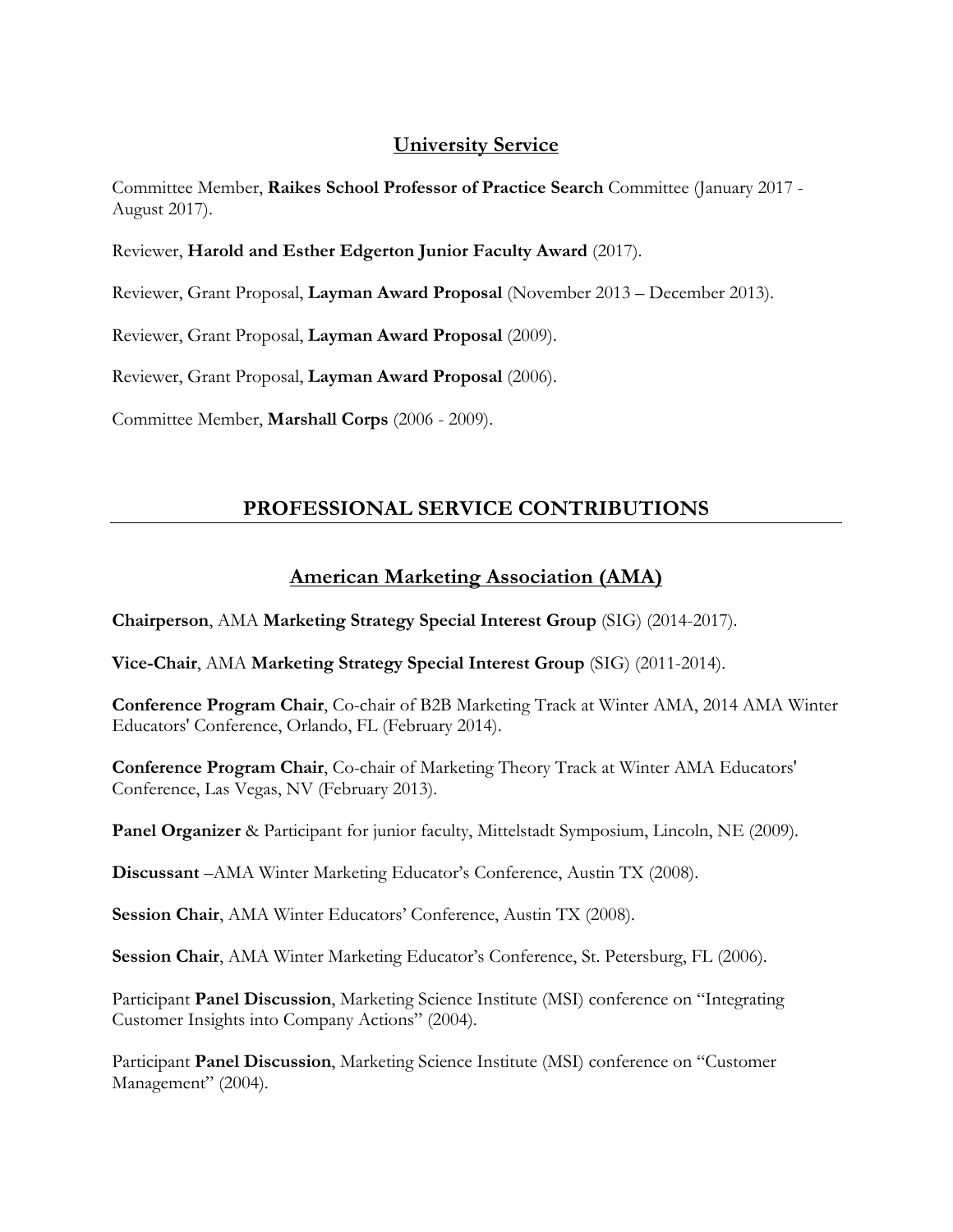**Discussant** - 2003 AMA Summer Marketing Educator's Conference, Chicago, *Marketing Strategy*  track.

## **Editorial Review Boards and Other Reviewing Services**

Editorial Review Board Member, *Journal of Marketing Research* (2018 - 2020).

Editorial Review Board Member, *International Journal of Applied Decision Sciences* (2007 - Present).

Editorial Review Board Member, *Academy of Marketing Science Review* (2006 - 2008).

Reviewer, Ad Hoc Reviewer, *Journal of Business Ethics* (2018).

Reviewer, Ad Hoc Reviewer, *Journal of Marketing* (2018).

Reviewer, Ad Hoc Reviewer, *Journal of Marketing Research* (2017).

Reviewer, Ad Hoc Reviewer, *Journal of Marketing* (2017).

Reviewer, Ad Hoc Reviewer, *Journal of the Academy of Marketing Science (JAMS)* (2017).

Reviewer, Ad Hoc Reviewer, *Journal of the Academy of Marketing Science (JAMS)* (2016).

Reviewer, Ad Hoc Reviewer, *Journal of the Academy of Marketing Science (JAMS)* (2015).

Reviewer, Ad Hoc Reviewer, *Marketing Letters* (2013).

Reviewer, Ad Hoc Reviewer, *Institute for the Study of Business Markets Annual Dissertation Competition* (Penn State), (October 2011 - December 2011).

Reviewer, Ad Hoc Reviewer, *Journal of Marketing* (2010).

Reviewer, Ad Hoc Reviewer, *Journal of Retailing* (2009).

Reviewer, Ad Hoc Reviewer, *Journal of the Academy of Marketing Science* (2009).

Reviewer, Ad Hoc Reviewer, *AMA Summer Marketing Educator's Conference* (2009).

Reviewer, Ad Hoc Reviewer, *Journal of Marketing* (2009).

Reviewer, Ad Hoc Reviewer, *Journal of Business Ethics* (2008).

Reviewer, Ad Hoc Reviewer, *Journal of Marketing* (2008).

Reviewer, Ad Hoc Reviewer, *Journal of the Academy of Marketing Science* (2007).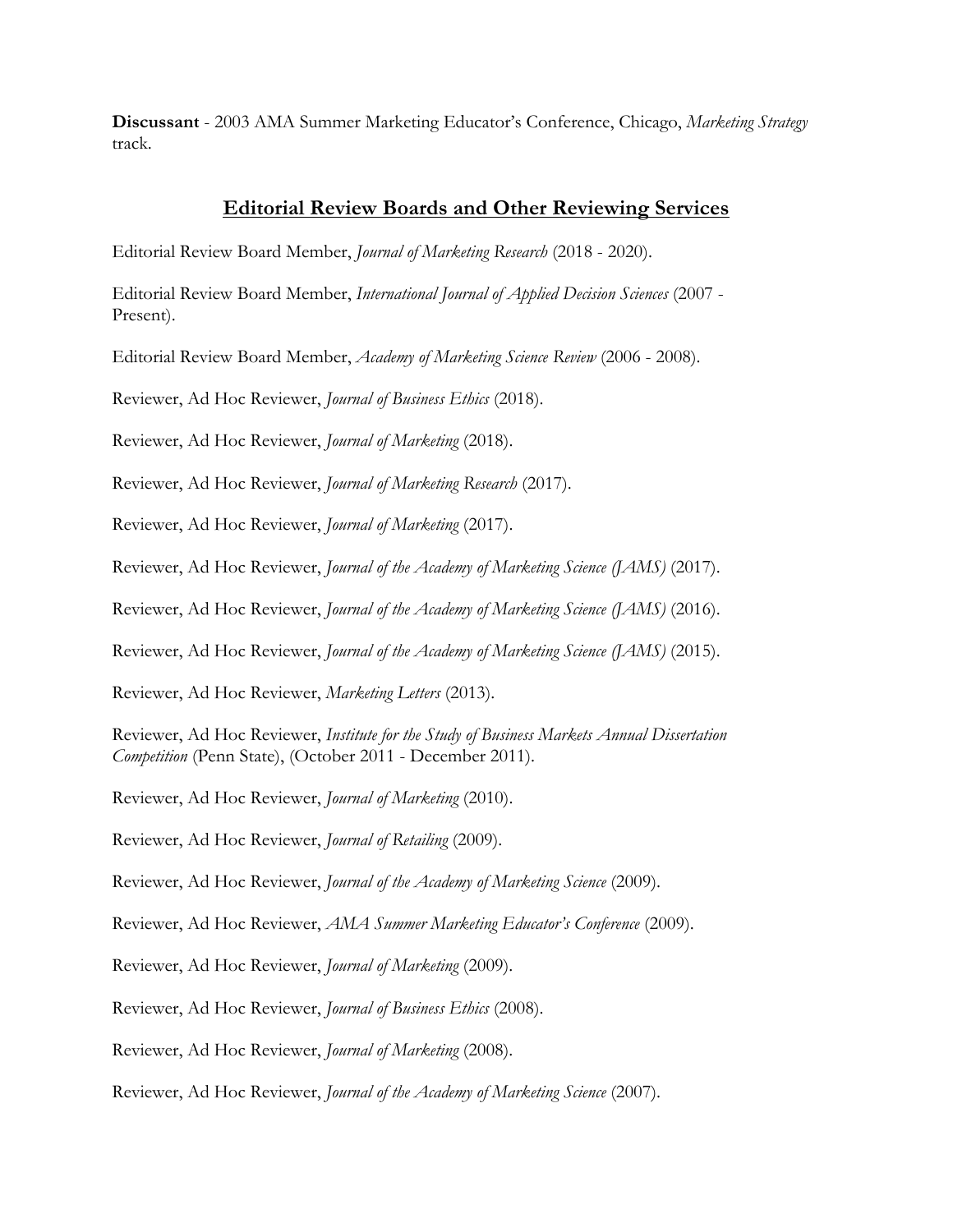Reviewer, Ad Hoc Reviewer, *AMA John Howard Dissertation Competition* (2006).

Reviewer, Ad Hoc Reviewer, *AMA Winter Marketing Educator's Conference, St. Petersburg, FL*. (2006).

Reviewer, Ad Hoc Reviewer, *AMS Review* (2006).

Reviewer, Ad Hoc Reviewer, *EMAC (European Marketing Academy Conference), Athens* (2006).

Reviewer, Ad Hoc Reviewer, *Institute for the Study of Business Markets Annual Dissertation Competition (Penn State)* (2006).

Reviewer, Ad Hoc Reviewer, *Journal of Small Business Management* (2006).

Reviewer, Ad Hoc Reviewer, *Journal of the Academy of Marketing Science* (2006).

Reviewer, Ad Hoc Reviewer, *AMS Review* (2005).

Reviewer, Ad Hoc Reviewer, *Journal of the Academy of Marketing Science (JAMS)* (2005).

Reviewer, Ad Hoc Reviewer, *Journal of Small Business Management* (2004).

Reviewer, Ad Hoc Reviewer, *AMA Summer Marketing Educator's Conference*, Chicago (2003).

Reviewer, Ad Hoc Reviewer, *AMA Summer Marketing Educator's Conference*, San Diego (2002).

## **TEACHING EXPERIENCE**

### **University of Nebraska-Lincoln**

MRKT 442, Marketing Management, Capstone. GRBA 813, MBA Managerial Marketing. MRKT 341H, Honors: Marketing. MRKT 458, Sales Management. MRKT 835, Marketing Channels & Distribution. MRKT 940, Ph.D. Seminar in Marketing Management. MRKT 996, Directed Reading or Research. MRKT 998A, Seminar in Special Topics; Qualifying Paper. MRKT 999, Doctoral Dissertation. RAIK 341H, Honors: Marketing. GRBA 890, Administrative Internship; Marketing. MRKT 399, Special Projects.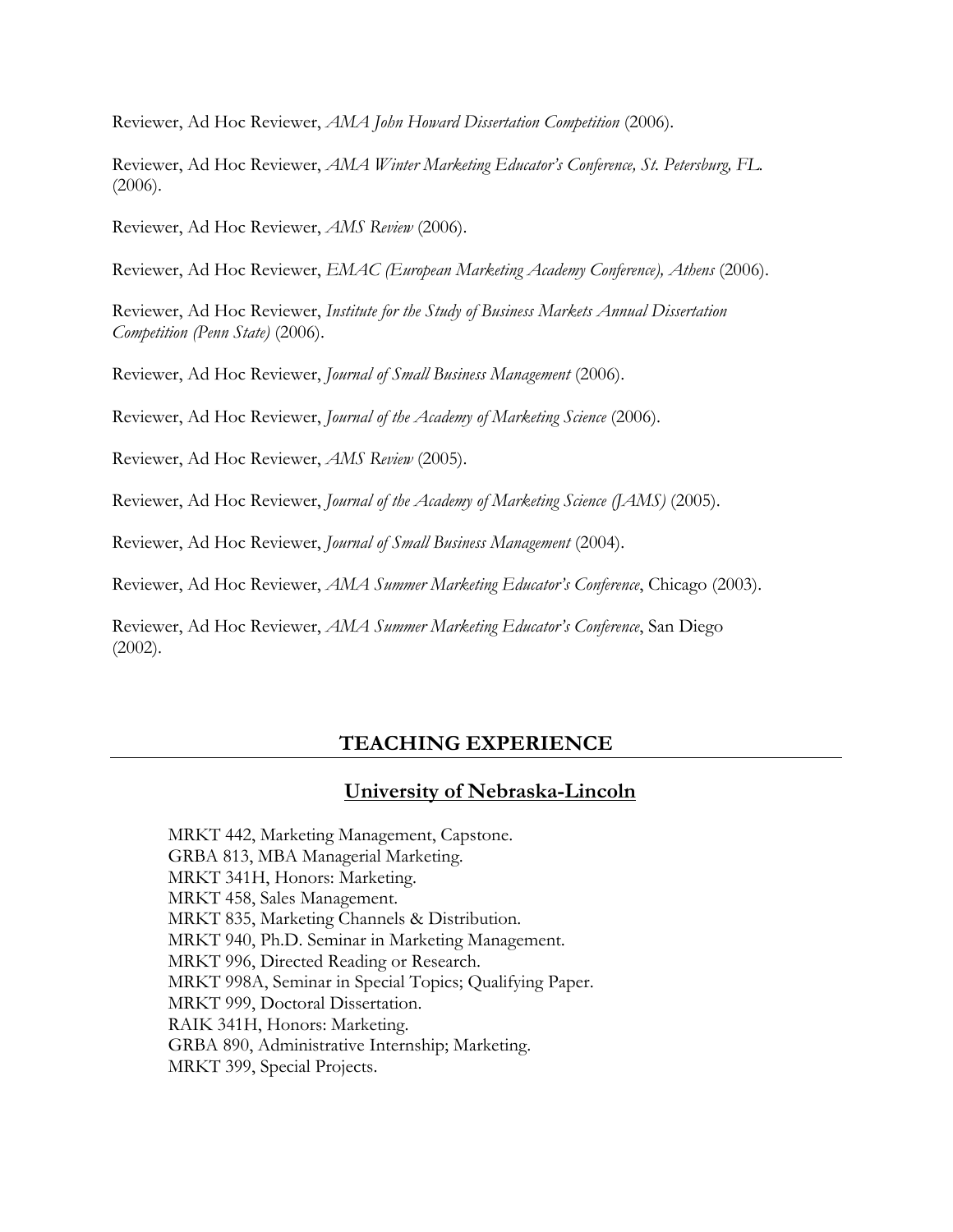## **Executive Education**

*Nelnet Corporation*, Executive Development, June 2020.

- Management/Executive Development, University of Nebraska-Lincoln, College of Business Administration. (March, 2017).
- Management/Executive Development, University of Nebraska-Lincoln, College of Business Administration. (February 19, 2014).
- *TD Ameritrade* Leadership Summit, Executive Development, 2014.

CoB Power Lunch, 2019

CoB Power Lunch, 2017

CoB Power Lunch, 2014

#### **Directed Student Learning**

#### **Doctorate (committee chair/supervisor)**

Doctorate (committee chair/supervisor), Marketing. (January 2013 - 2016). Advised: Jenifer Skiba (Placement: Assistant Professor, *Missouri State University*).

Doctorate (committee chair/supervisor), Marketing. (January 2011 - August 2014). Advised: Joseph Matthes (Placement: Assistant Professor, *Marquette University*)

#### **Doctorate (committee member)**

Doctorate (committee member), Marketing. (January 2020 - Present). Advised: Ravi Agarwal

Doctorate (committee member), Marketing. (May 2019 - Present). Advised: Carissa Harris

Doctorate (committee member), Marketing. (April 2015 - December 2017). Advised: Aditya Gupta

Doctorate (committee member), Marketing. (May 2017 - Present). Advised: Shilpa Somraj

Doctorate (committee member), Marketing. (April 2014 - March 2016). Advised: Arvind Agrawal

Doctorate (committee member), Marketing. (May 2015 - 2018). Advised: Argha Sen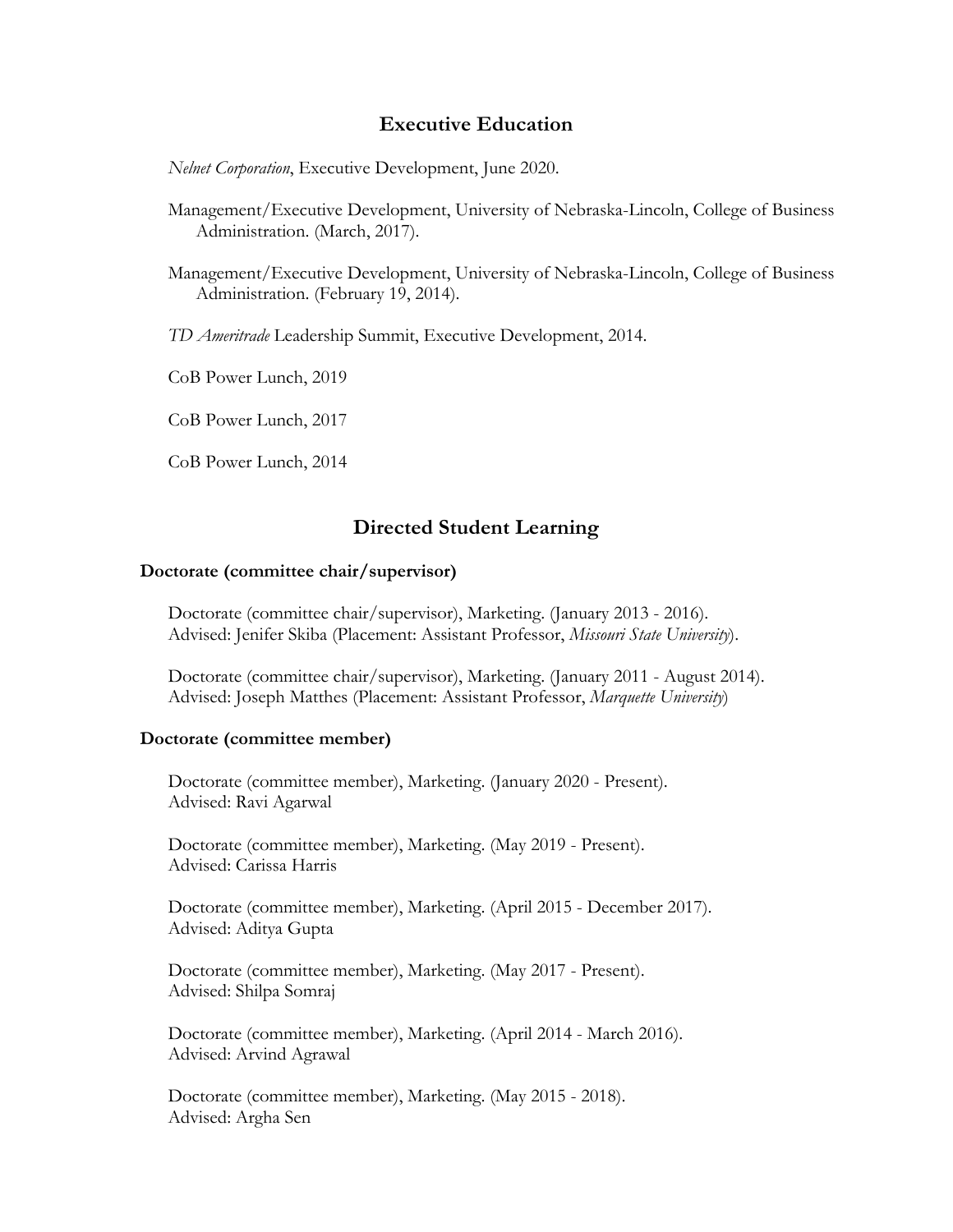Doctorate (committee member), Marketing. (February 2012 - December 2014). Advised: Tim Reilly

Doctorate (committee member), Marketing. (January 2011 - August 2014). Advised: Jessica Mikeska

Doctorate (committee member), Marketing. (August 2011 - June 2013). Advised: Jeff Johnson

Doctorate (committee member), Marketing. (2011 - August 2012). Advised: Shannon Cummins

Doctorate (committee member), Marketing. (December 2011 - 2015). Advised: Shipra Gupta

Doctorate (committee member), Marketing. (January 2008 - December 2009). Advised: Eddie Nowlin

Doctorate (committee member), Marketing. (January 2008 - August 2009). Advised: Mike Krush

Doctorate (committee member), Marketing. (January 2007 - August 2008). Advised: Clinton Lanier

Doctorate (committee member), Marketing. (August 2006 - August 2008). Advised: Aubrey Fowler

Doctorate (committee member), Marketing. (April 2006 - August 2007). Advised: Daniel Shen

Doctorate (committee member), Marketing. (May 2005 - May 2007). Advised: Maia Beruchasvili

Doctorate (committee member), Marketing. (May 2005 - May 2007). Advised: Risto Moisio

#### **Other**

"Independent Study," Other (Within University of Nebraska-Lincoln). (January 2011 - May 2011). Advised: Giana Rada

"Independent Study," Marketing. (January 2011 - May 2011). Advised: Taylor Toomey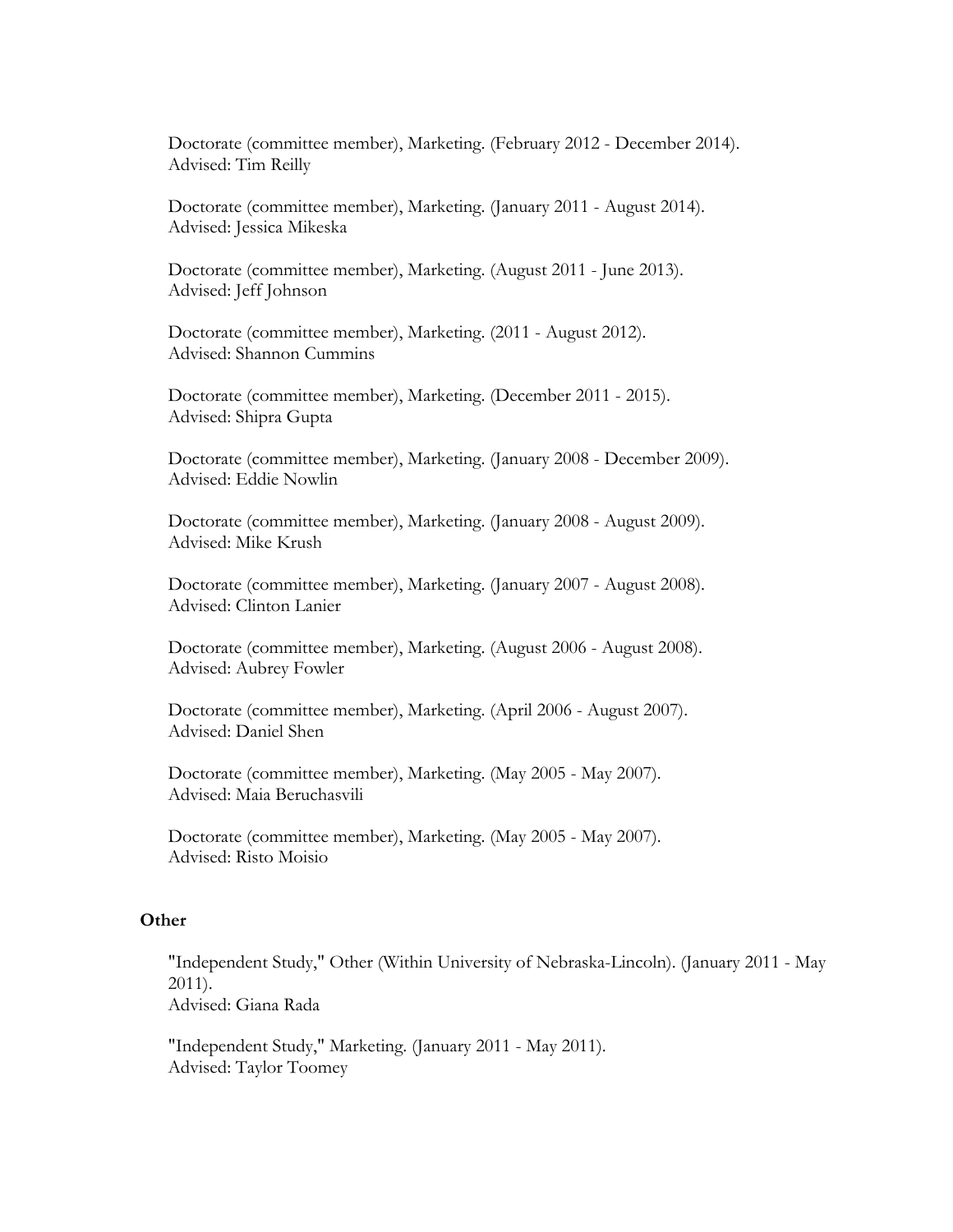Postbaccalaureate, "Lied Center for the Performing Arts, Marketing Dept.," Other (Within University of Nebraska-Lincoln). (July 2012 - August 2012). Advised: Amy Ossian

Postbaccalaureate, "National Research Corporation internship," Other (Within University of Nebraska-Lincoln). (January 2012 - May 2012). Advised: Abigail Buxton

Postbaccalaureate, "Fiserv sales operation intern," Other (Within University of Nebraska-Lincoln). (January 2012 - May 2012). Advised: Ayhan Oray

Postbaccalaureate, "FileBound internship," Other (Within University of Nebraska-Lincoln). (January 2012 - May 2012). Advised: Jamie Kezeor

Postbaccalaureate, "NuTech Ventures internship," Other (Within University of Nebraska-Lincoln). (January 2012 - May 2012). Advised: Kok Chen (Alex) Lam

Postbaccalaureate. (August 2011 - December 2011). Advised: Mitch Barent

Postbaccalaureate. (July 2011 - December 2011). Advised: Umeda Islamova

Postbaccalaureate, "First Year Paper," Marketing. (June 2011 - July 2011). Advised: Jessica Mikeska

Postbaccalaureate, "First Year Paper," Marketing. (June 2011 - July 2011). Advised: Joseph Matthes

Postbaccalaureate, "Second Year Paper," Marketing. (January 2010 - May 2010). Advised: Tim Reilly

Postbaccalaureate, Marketing. (June 2008 - August 2008). Advised: Yaowei Hao